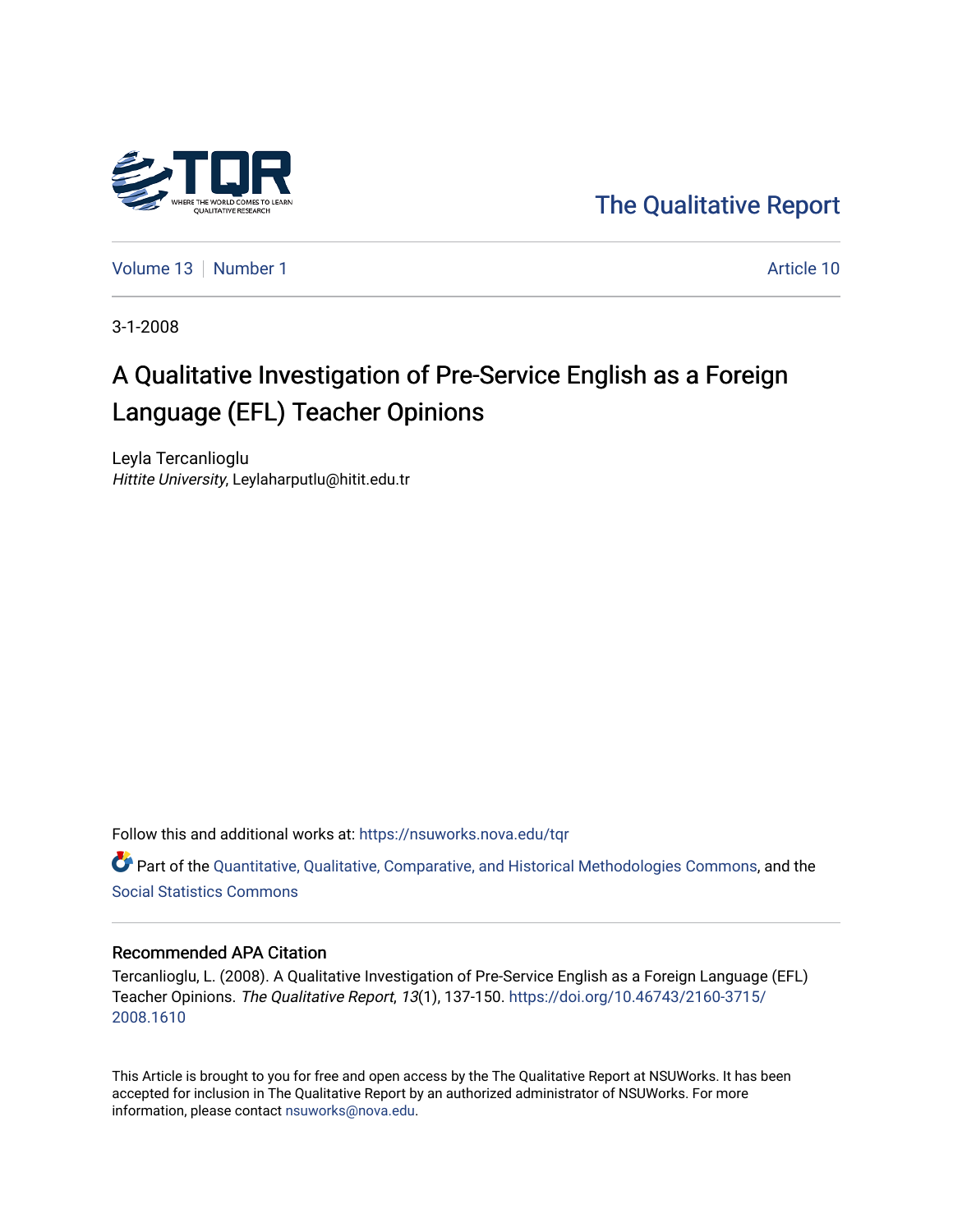

## A Qualitative Investigation of Pre-Service English as a Foreign Language (EFL) Teacher Opinions

## Abstract

Pre-service English teacher education students' perceptions of their education experience provide greater insight into developing an effective teaching strategy in English teacher education. The objectives for the study were: (1) to identify issues of interest or concern to the department and (2) to determine satisfaction levels concerning departmental issues. Data were drawn from focus group interviews involving 5 student- teachers in each of 5 groups. The findings showed that the English teacher education department students thought that the department was not fulfilling many of its purposes, although there were some strengths. Identifying what students think can help to open English teacher educators' eyes and minds to the realities of the English teacher education both locally and globally.

## Keywords

Pre-service English Teacher Education, Student-Teachers, Perceptions, Qualitative Research, and Institutional Evaluation

## Creative Commons License



This work is licensed under a [Creative Commons Attribution-Noncommercial-Share Alike 4.0 License](https://creativecommons.org/licenses/by-nc-sa/4.0/).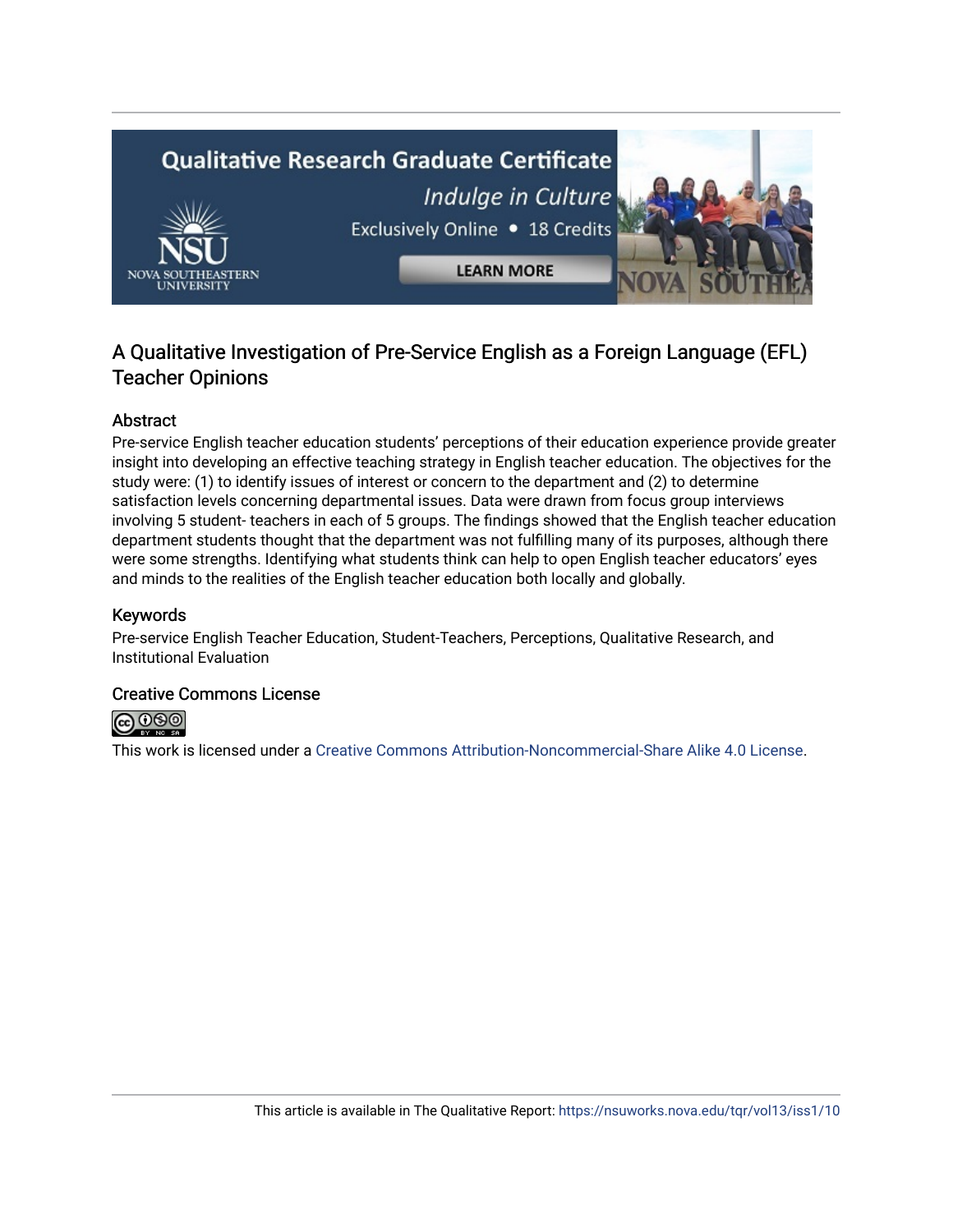## **A Qualitative Investigation of Pre-Service English as a Foreign Language (EFL) Teacher Opinions**

## **Leyla Tercanlioglu**

Hittite University, Corum, Turkey

*Pre-service English teacher education students' perceptions of their education experience provide greater insight into developing an effective teaching strategy in English teacher education. The objectives for the study were: (1) to identify issues of interest or concern to the department and (2) to determine satisfaction levels concerning departmental issues. Data were drawn from focus group interviews involving 5 studentteachers in each of 5 groups. The findings showed that the English teacher education department students thought that the department was not fulfilling many of its purposes, although there were some strengths. Identifying what students think can help to open English teacher educators' eyes and minds to the realities of the English teacher education*  both locally and globally. Key Words: Pre-service English Teacher *Education, Student-Teachers, Perceptions, Qualitative Research, and Institutional Evaluation* 

## **Background**

## **The Bologna Process**

The Bologna Process officially started in 1999 at the University of Bologna, Italia with the signing of the European Union (EU) Bologna Declaration in which the 29 European Ministers of Education affirmed their intention to:

- adopt a system of easily readable and comparable degrees
- adopt a system with two main cycles (undergraduate/graduate)
- establish a system of credits (such as European Credit Transfer System)
- promote mobility by overcoming obstacles
- promote European co-operation in quality assurance
- promote European dimensions in higher education

Therefore, the purpose of the Bologna process is to create the European Higher Education Area by harmonising academic degree standards and quality assurance standards throughout Europe.

It should be noted that joint declaration of the European Ministers of Education stated that while creating the European Higher Education Area, the diversity of cultures, languages, and national education systems, and of university autonomy, would require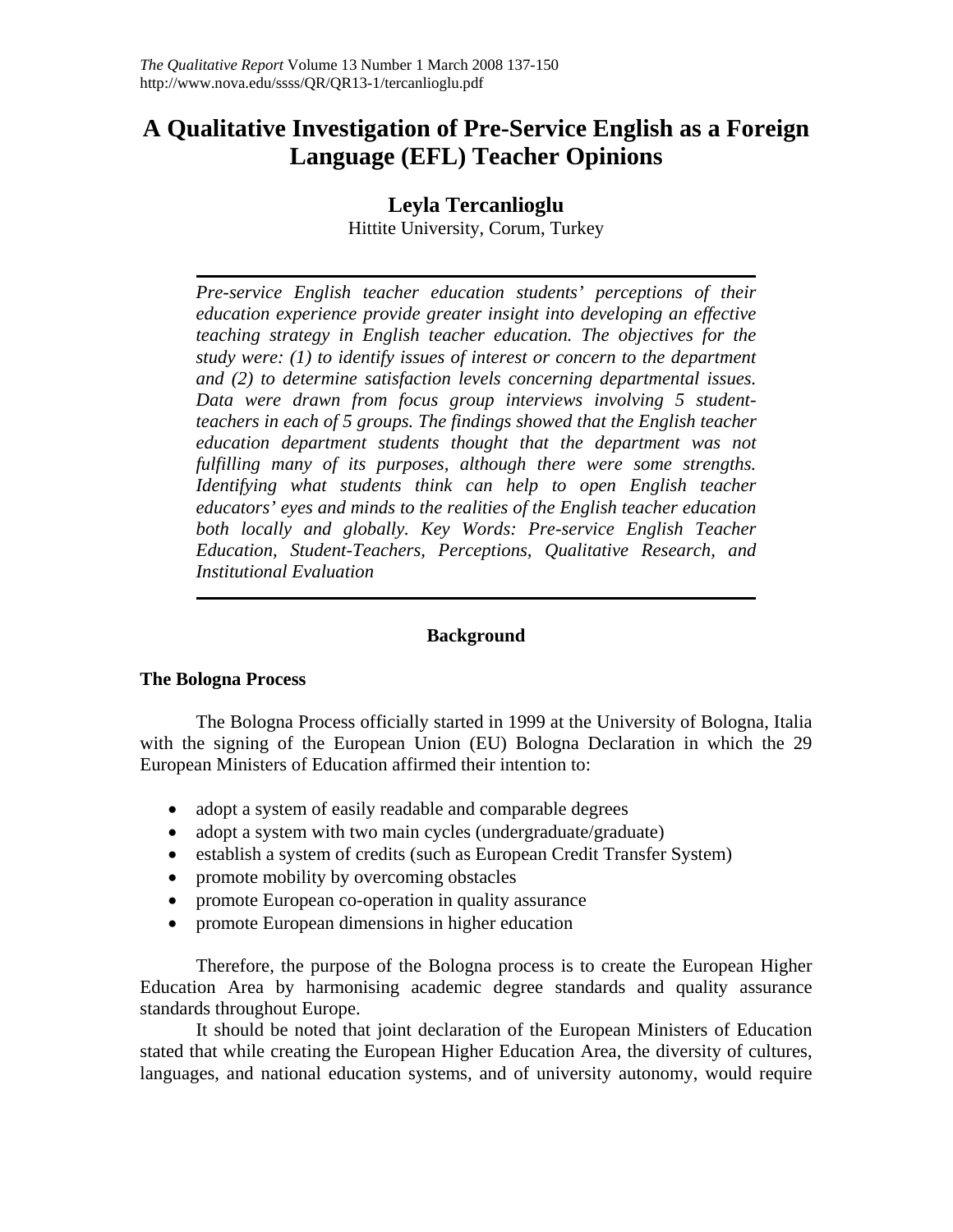full respect for difference and uniqueness. Following the Bergen Ministerial Conference, in May 2005, there are 45 countries that are participating in the Bologna process.

## **The Bologna Process and the European University Association (EUA) Involvement**

The European University Association (EUA) is the main voice of the higher education community in Europe. It has been closely involved in the Bologna process since it aimed to support the need for a more coherent higher education and research system in Europe. It represents the European universities and the national rectors' conferences. Its major role is to make sure of the full involvement of the universities at each step in the Bologna process as the only way of ensuring sustainable reforms and a lasting impact.

The EUA believes that the full support of Europe's higher education institutions is essential to achieving the objectives of the Bologna process. For this reason, the EUA actively promotes activities in a variety of fields in order to enable its members across Europe to work together in addressing the Bologna objectives and in finding the best methods for their implementation.

The EUA represents Europe's universities in the different bodies that follow-up and manage the Bologna Process. The EUA has a formal role as a consultative member in the Bologna Follow-Up Group where it ensures that the concerns of Europe's universities are understood and taken into account in the development of the Process.

The EUA activities include:

- undertaking surveys and reports on the implementation of the Bologna process across Europe, notably including the Trends reports
- development of a project to further define Doctoral Programmes as the third cycle in the Bologna Process and to improve the information base for European policy decisions
- providing an Institutional Evaluation Programme and the Quality Culture Project, both of which assist universities in developing their institutional quality assurance mechanisms in a wider European framework
- managing a Joint Masters Project, in which networks of universities working together at the master's level across Europe are strengthening their structures and services by learning from each other
- promoting a European Qualification Framework and monitoring the European Credit Transfer System (ECTS) and the Diploma Supplement across European higher education institutions
- supporting the integration of universities from South East Europe and from new members into the European higher education area

These activities enable the EUA to perform informed advocacy on behalf of their members, and encompass the main topics for the EUA conferences and other events. The EUA strives to facilitate the discussion and dissemination of project results among all EUA members and the wider community, and results are often published. Finally, the EUA works closely in partnership with the National Unions of Students in Europe to ensure full student participation in these activities, and to encourage full cooperation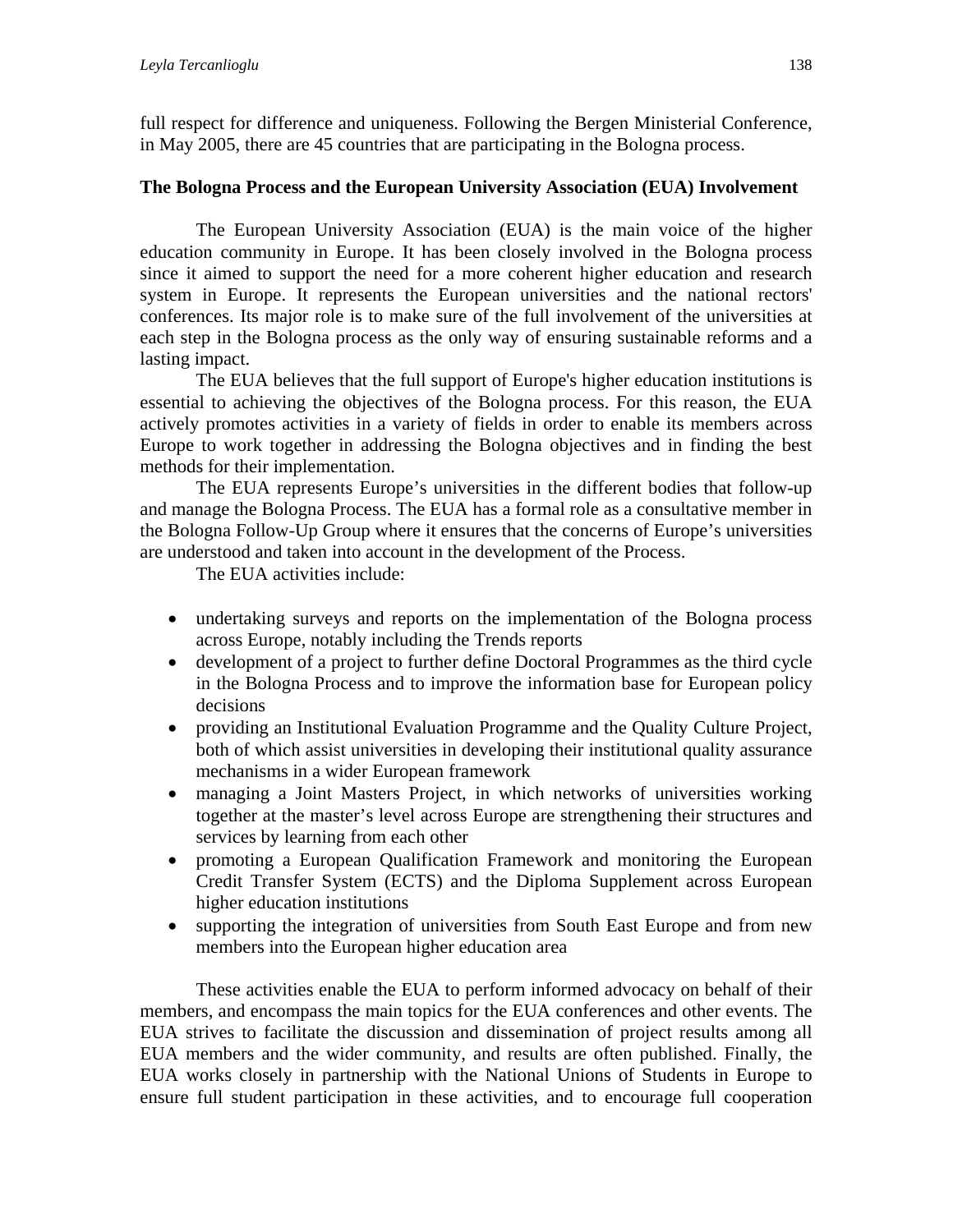between institutions and students in the development of the European Higher Education Area.

## **Bologna Process in Turkey**

As known, on the  $3<sup>rd</sup>$  of October 2005, EU membership negotiations were opened with Turkey, which has been an associate member of the EU since 1963 and an official candidate since 1999. Turkey takes part in education, training, and youth activities of the EU. Overall, the impact of EU assistance to Turkey is increasingly positive. The EU has provided significant resources in a number of important areas such as basic education.

Turkey joined the Bologna process in May 2001, in Prague. This is one of the main steps towards becoming a full member of the EU. It is important to join the Bologna process, because pursuing and implementing the objectives of the Bologna Process helps to make a positive impact on the modernization of the Turkish Higher Education System. It helps Turkish students and staff to establish bridges, therefore making it easier for them to move from one education system to another, which means facility in moving from one country to another. The Bologna process makes the degree systems more similar, yet preserves the specific nature of each higher education system. Therefore, the Bologna process serves to facilitate "translation" of one system to the other contributing to the increase of mobility of students and academics and increasing employability throughout Europe. The Bologna declaration aims to increase mobility of students and staff across the European Higher Education Area. Currently, Turkey is also a member of the Bologna Follow-up Group and participates in all conferences, seminars, and projects related to the Bologna process.

Previous studies show that a considerable number of Turkish students believe that the EU membership will positively affect the most economic indicators; For example, Özdemir, (2004) showed that students believed that educational standards and health services would improve, unemployment would decrease, the welfare of the families would increase, and the respect for the human rights would increase.

However, given the (unreported) differences between students from different departments of the same university, it is highly possible that students of different departments might differ in their constructions of the EU. This study was conducted at the English language teaching department, given that the subject area is closely related to a western way of thinking and culture, the students of the department look westwards in search of the development, and they are generally very positive about the EU membership. Because the EU membership implies that as individuals they will benefit from the EU membership, the students at this department seem to be worldlier in their opinions. Through informal conversations, it appears that students are aware of the benefits of the institutional evaluation and that their opinions on the self-evaluation phase have been taken into account. For the young people of the department the role of EU is important for their future. They want better education to adopt their future life in the EU, therefore they want the Institutional Evaluation Program to implement the Bologna process.

This study aimed at exploring, describing, and explaining the institution through the eyes of the students in the department. It was hoped that the study would provide a good framework for understanding what students think at the departmental level. As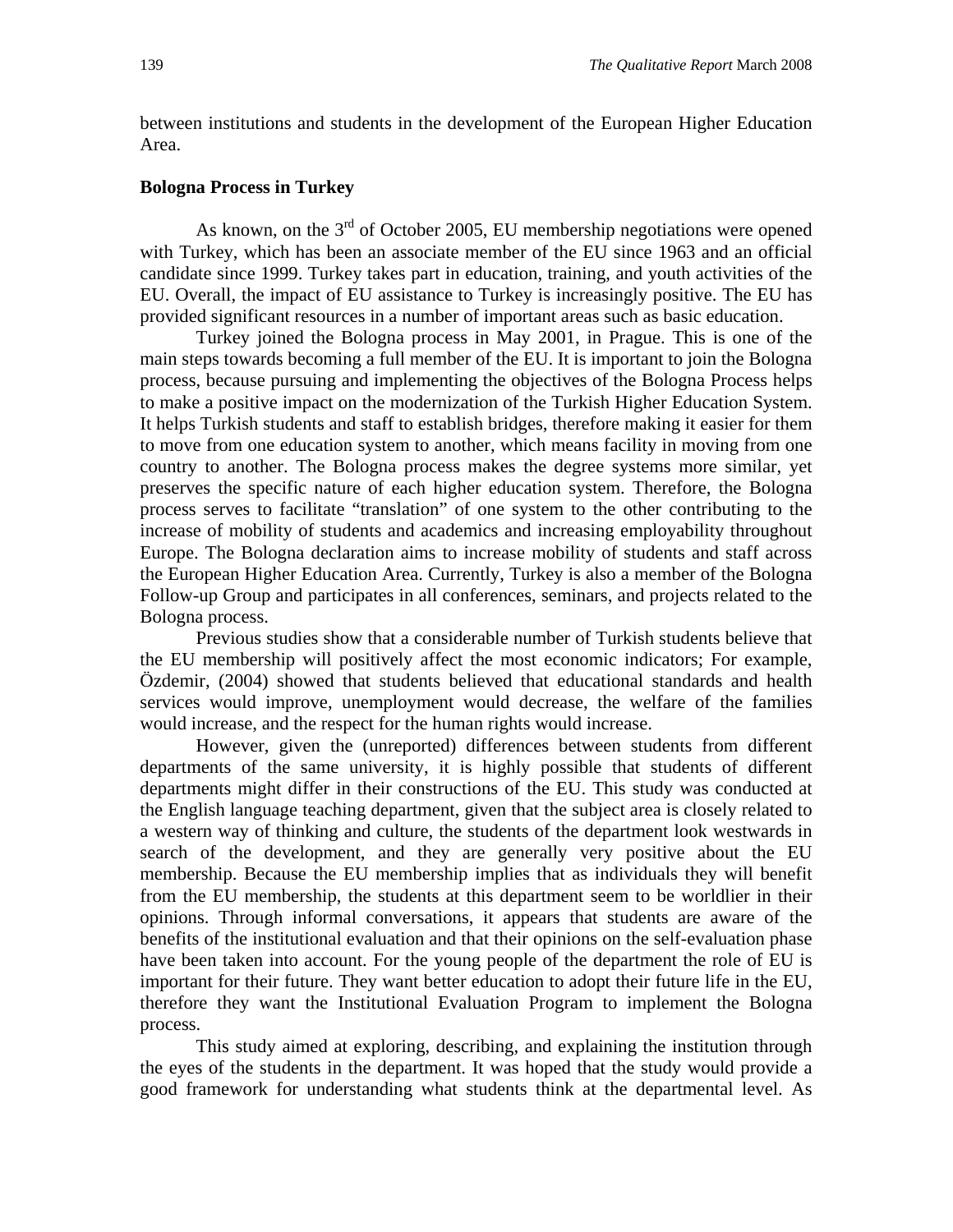stated by Henkel and Vabo (2000) institutions' perspectives should now be centred on the student rather than the teacher, focusing on what might be done to enable them to reach their goals. Institutions' perspectives should also be centred on preparing tomorrow's teachers to think and act with global consciousness. Inquiring about what students think can help to open EFL teacher educators' eyes and minds to the realities of the English teacher education both locally and globally, building on the world data.

## **Study Context**

## **Turkish Higher Education System**

The Turkish Higher Education System provides training for individuals based on contemporary teaching methods, to meet the needs of the nation and country in the fields of training and education, scientific research, and to encourage creative and reflective thinking that will help develop both individual citizens and the nation as a whole.

Atatürk University is a state university subsidised mainly by state funds and by its own resources. It offers over 150 different undergraduate and postgraduate programmes to its 40,000 students with more than 2,000 teaching staff.

Founded in 1957, Atatürk University was twinned with the University of Nebraska immediately after its establishment, when an Agreement of Cooperation between the two institutions was signed. The university is located in Erzurum whose history dates as far back as 4000 BC. The University is located in Erzurum, a historical and non-industrial city in the eastern part of Turkey, with a population of approximately 2,200,000.

The School of Education is one of the biggest in the country with 265 teaching staff and 10,400 students. Kazım Karabekir Faculty of Education has 10 departments and 25 teaching programs.

In Turkey, public demands for quality English teachers have escalated. Teacher education programmes carry special responsibilities for raising the quality of teaching and learning in the schools. The Turkish system of accreditation was designed by the Higher Education Council to assure quality, and to lead to improvement. The development of the accreditation system in Turkey builds on considerable change and development in teacher education started in 1997. The researcher took part in this process until 1999. This department was visited in 2002. However, the accreditation process was ceased without local or national evaluation process. Therefore, the EUA Institutional Program Evaluation will help to identify the efficiency of the institution. Atatürk University is now involved in the EUA process. It is also included in the round of evaluations of the EUA, which started in October 2005 and finished in June/July 2006. Atatürk University applied to the EUA Institutional Evaluation Programme to have a chance of third party view about its mission and vision setting. This process begins with self-evaluation process at a departmental level. This study was conducted as part of the self-evaluation process of the university. Therefore, recently, the department has started to make a self-evaluation with regard to quality assurance. This study was done to contribute to this self-evaluation process. The objectives for the study were twofold: (1) to identify issues of interest or concern to the department and (2) to determine satisfaction levels concerning processes, functions, services, and other pertinent departmental issues.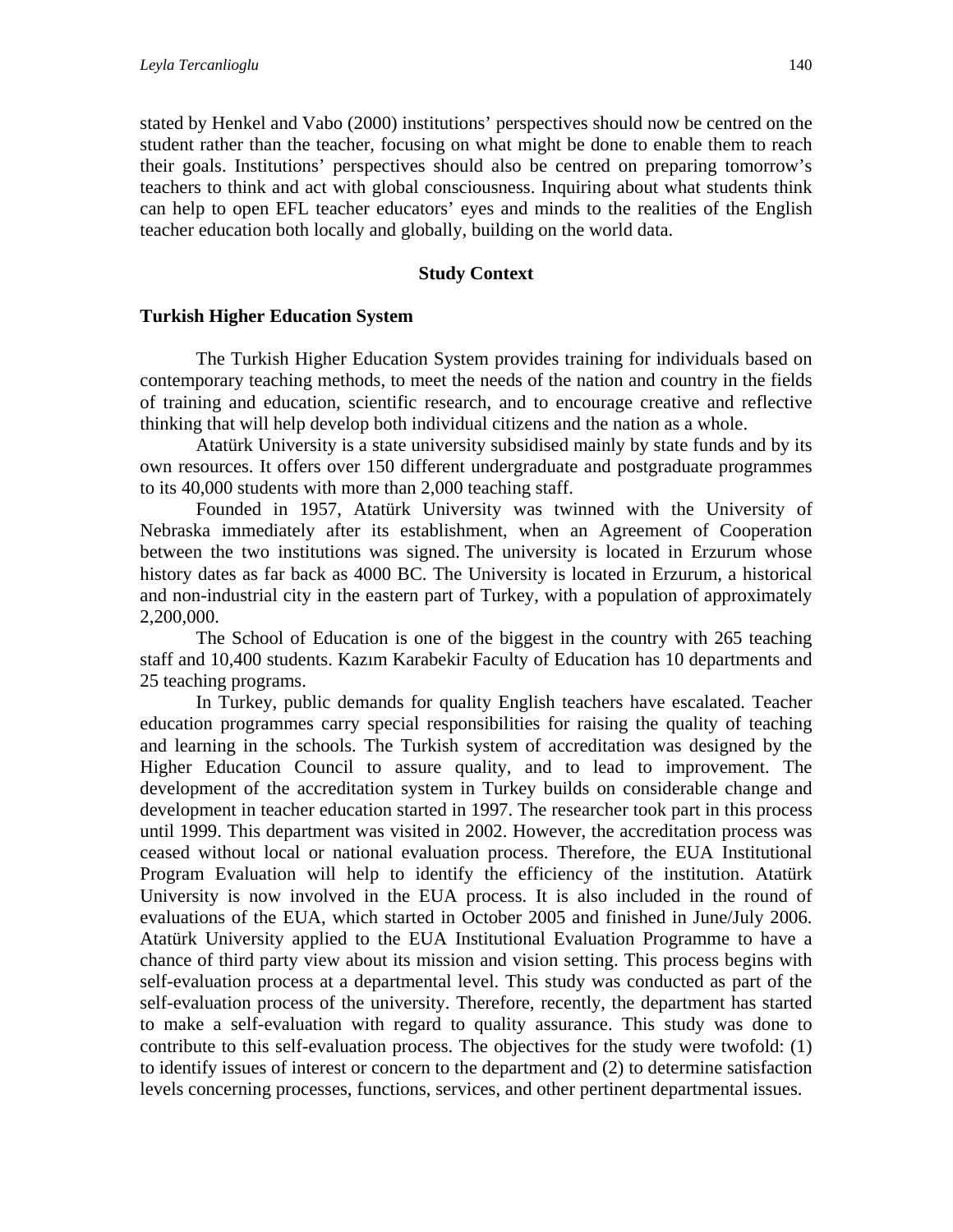By exploring the satisfaction levels concerning processes, functions, services, and other pertinent departmental issues, teacher educators can identify potential issues, and school administrators can better understand and identify issues of interest or concern to the department. The study helps to understand the context of English Teacher Education practice in the university. Although, the study was done to collect internal views for internal change, it has the necessity and value in identifying the important role the EUA Institutional Evaluation plays in contributing to innovation activities at regional, national, and European/International level. The EU initiatives are designing tomorrow's education. This research study may have a role in designing effective education for tomorrow for Turkey and the EU. Much of this research may also be of general interest to the wider population concerned with the teacher education practices and experiences of other countries.

#### **Methods**

#### **Participants**

The sample consisted of Atatürk University, the School of Education pre-service EFL teachers during the academic year 2005–2006. Twenty-five of 834 pre-service students participated in the study. The school is located Erzurum, in east Turkey, chosen for reasons of convenience. All the subjects were Turkish and spoke Turkish as a first language, and English as a foreign language.

The researcher used maximal variation sampling (Creswell, 2005). The researcher sampled students who differ on academic achievement. According to "Atatürk University Academic Rules and Regulations Concerning Undergraduate Period of Study, Examinations and Assessment" the researcher identified four groups. The first group contained students whose grade point average (GPA) was below 2.00. These students were considered to be failing. The second group consisted of students whose GPA was at least 2.00, these students were considered successful. The third group consisted of students who, with at least a normal semester course load, obtained a GPA of 3.00-3.49 at the end of a semester. They were considered honour students. The final group consisted of students, who with at least a normal semester course load obtained a GPA of 3.50-4.00 at the end of a semester. These students were considered high honour students. The researcher asked for volunteers from each group. Four respondents were high honour students, six were honour students, ten were successful students, and five were failing students. Four respondents were men and 21 were women. Three were freshman, 11 were sophomores, five were juniors, and six were seniors, with ages between 18 and 25**.** 

It was believed that taking students from these different levels would provide the most representative sample of experiences. Participation was voluntary. All participants were informed of the objective and design of the study, and a written consent was received from the participants for interviews, and they were free to leave the focus group if they wished. This aspect of the study is very important in light of the fact that the faculty does not have an Institutional Review Board yet, to review and approve the research that the research protects the rights of the participants.

A challenging issue was that the researcher was also a teacher educator during the data collection phase of the study. From informal conversations, it was understood that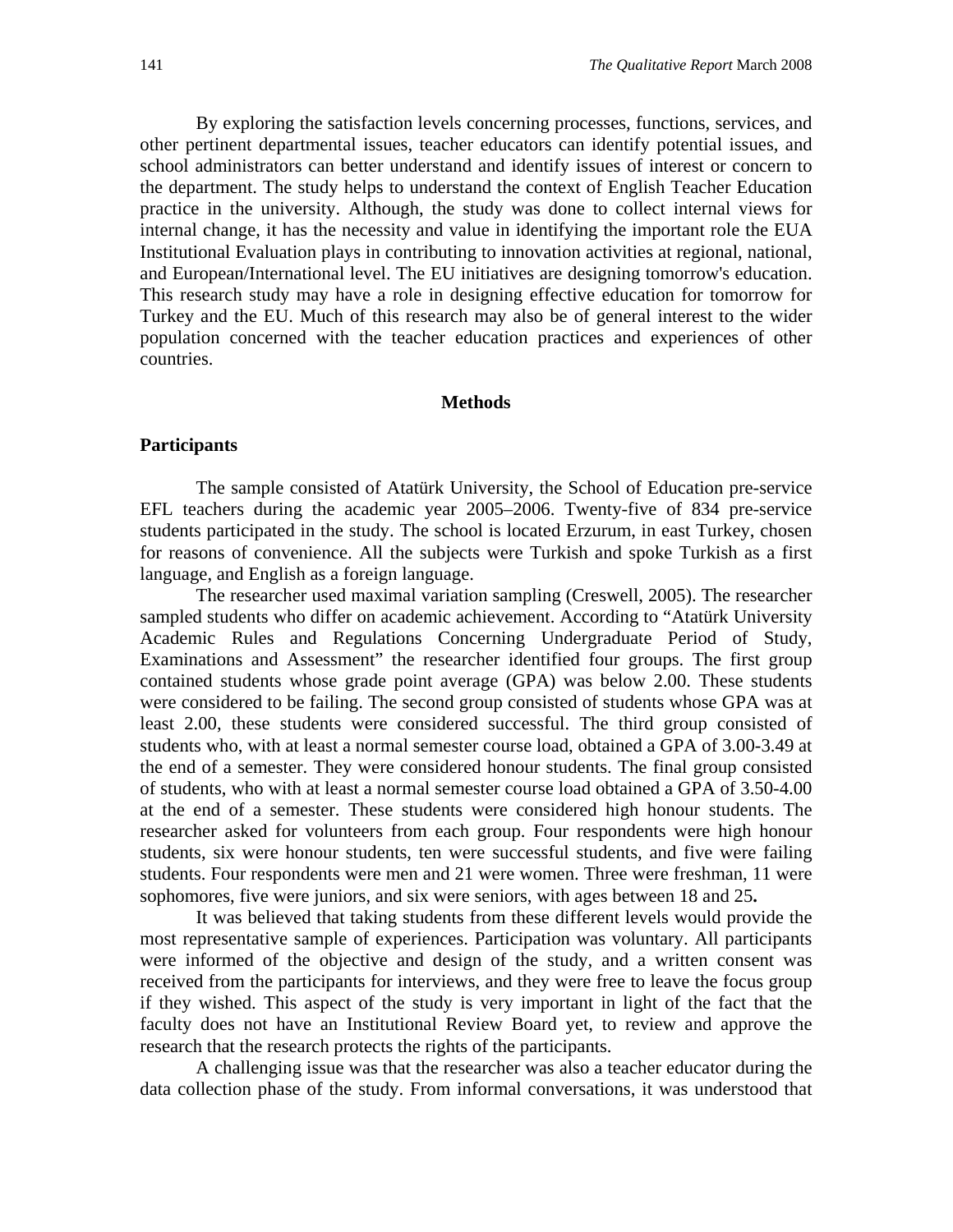although the researcher was seen first as a teacher educator, the students also accepted the "scientific and investigational" nature of the study, in their eyes the researcher was also accepted as an unbiased researcher. The researcher presented herself as a researcher, revealed her identity, and explained the purpose of study. The credibility of a qualitative research report relies heavily on the confidence readers have in the researcher's ability to be sensitive to the data and to make appropriate decisions in the field (Eisner, 1991; Patton, 1990).

## **Data Collection: Focus Group Interviews**

The use of qualitative research has become widely used to understand the meanings students attribute to their experiences. As stated by Marshall and Rossman (1995) a benefit of qualitative research is that the participant's perspective on the phenomenon unfolds. To obtain students' perspectives on departmental functions, five focus groups, each consisting of five students were organized. Focus groups represented the first stage in the study and were used in an explorative manner. To gather the widest variety of information, a strategy of mixing failed, successful, honor, and high honor students from different years was used. The interviews, which lasted for approximately 50 minutes, were taped. The data came from the verbatim transcription of these interviews. Interviews were checked with the audiotape to ensure accurate transcription. Approximately 4 hours of audiotape resulted in about 40 pages of transcripts.

Kvale (1996) defines the qualitative research interview as "An interview whose purpose is to obtain description of the life world of the interviewee with respect to interpreting the meaning of the described phenomena" (1996, p. 5)**.** The focus groups began with an introductory protocol script, as suggested by Vaughn, Schumm, and Sinagub (1996), which (a) explained informed consent, (b) welcomed and thanked participants for their time, (c) described confidentiality, (d) explained the purpose of the audiotape recording, and (e) stressed the importance of respecting other's opinions. Each participant was asked to make an introduction, including first name and year in school.

In this study, a pre-planned open-ended interview was used. The same openended questions were asked to all interviewees to facilitate the interviews and analysis processes. The interview questions are listed below. The first three questions were general questions. These questions were used as ice breakers to stimulate discussion.

- How do you feel about being a university student at Atatürk University?
- How do you feel about being a student in English teacher education?
- How do you feel about teaching English in general?
- Is there anything about practicing teaching that might cause you to feel anxious about it?
- Would you like to talk about learning to teach?
- Which experiences in the department/faculty did you find enjoyable?
- What are the best and worst things that can happen during teaching?
- How do you think your education experiences can be improved?
- What is your expectation of the teacher education program? What do you know about the EUA
- What do you know about the EUA Institutional Evaluation Programme?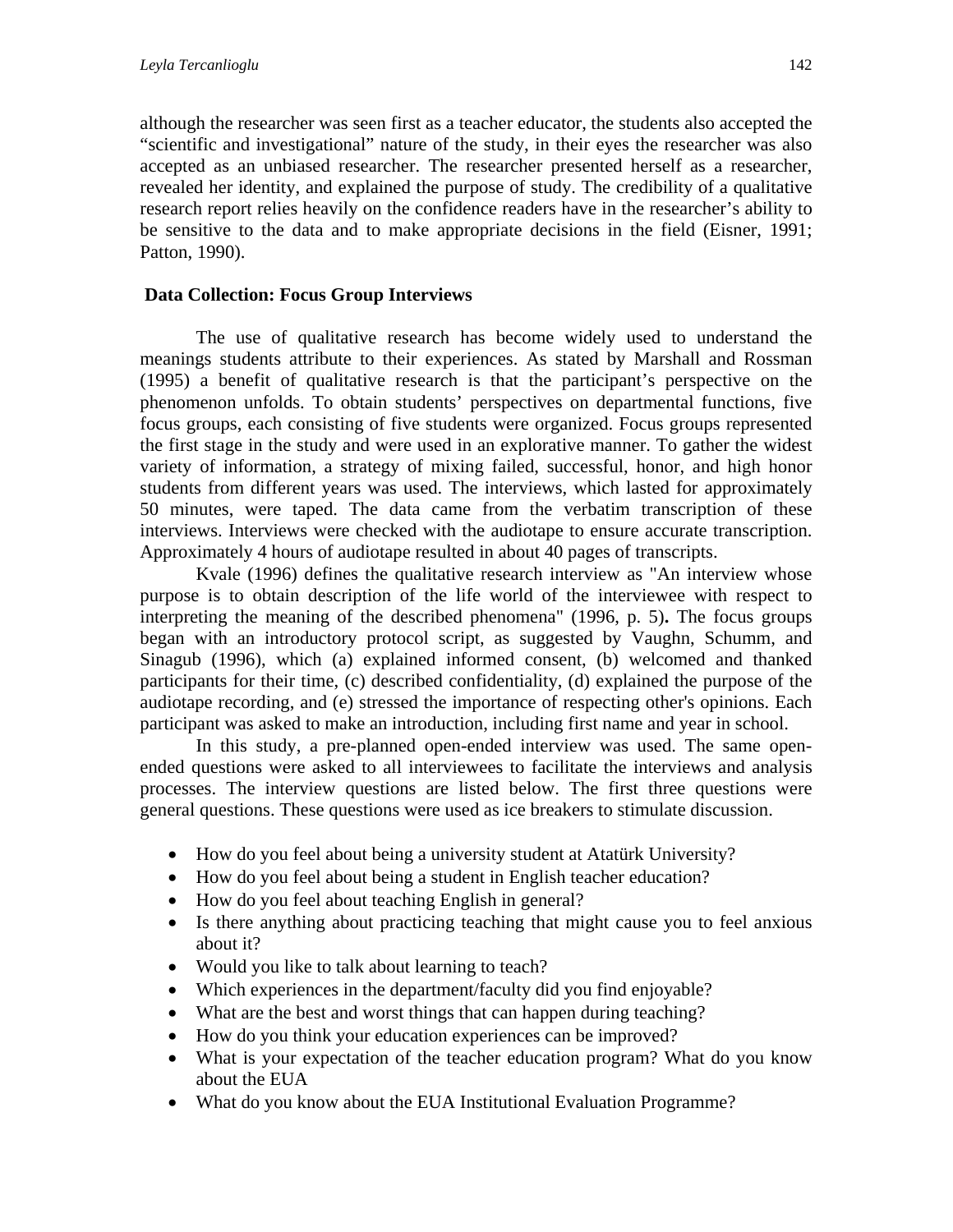• How does the department benefit from the EUA Institutional Evaluation Programme?

#### **Data Analysis**

A phenomenological framework grounded the inquiry. Participants' descriptions of their experience, with their perceptions and understandings of how they experienced it in their world, were essential to uncovering the nature of pre-service EFL teacher education at Atatürk University. Data analysis followed Giorgi's (1985) approach. As stated by Koivisto, Janhonen, and Väisänen (2002), the Giorgian method of phenomenological analysis is a clear-cut process which gives a structure to the analyses and justifies the decisions made while analysing the data.

Data analysis included the following steps:

- 1. All interviews were transcribed and transcripts were reviewed along with the audiotape to check accuracy. Transcripts were analyzed by the researcher.
- 2. The researcher reread the transcript to mark "meaning units." For the purpose of achieving a thorough understanding of the material, the researcher repeatedly and carefully read the transcribed interviews.
- 3. Extensive and varied raw text data was condensed into a brief, summary format. Next, clear links were established between the research objectives and the summary findings derived from the raw data, and then the data were mined for emerging themes that fit the purpose and the data type of the study.
- 4. The researcher reviewed the literature to examine previous research to define and describe this phenomenon in the light of that literature. The researcher determined four main code categories (Department services, General facilities, Department impressions, Student experiences at this department) were agreed upon.

## **Trustworthiness**

Lincoln and Guba (1985) state that the basic question addressed by the notion of trustworthiness is simple: "How can an inquirer persuade his or her audiences that the research findings of an inquiry are worth paying attention to?" (p. 290). Lincoln and Guba's criteria such as credibility, confirmability, and transferability were used to assess trustworthiness of the study.

Credibility refers to the confidence one can have in the truth of the findings and can be established by various methods. The method of choice was member checking. The researcher checked the accuracy of the findings with two voluntary participants to confirm that the results.

Confirmability refers to the degree to which the results could be confirmed or corroborated by others. There are a number of strategies for enhancing confirmability. The researcher in this study used a research assistant who works in the same department to confirm if the results could be confirmed or corroborated by others who know the department very well. The research assistant reviewed the transcripts, theme notations, and reductions for continued confirmation of credibility.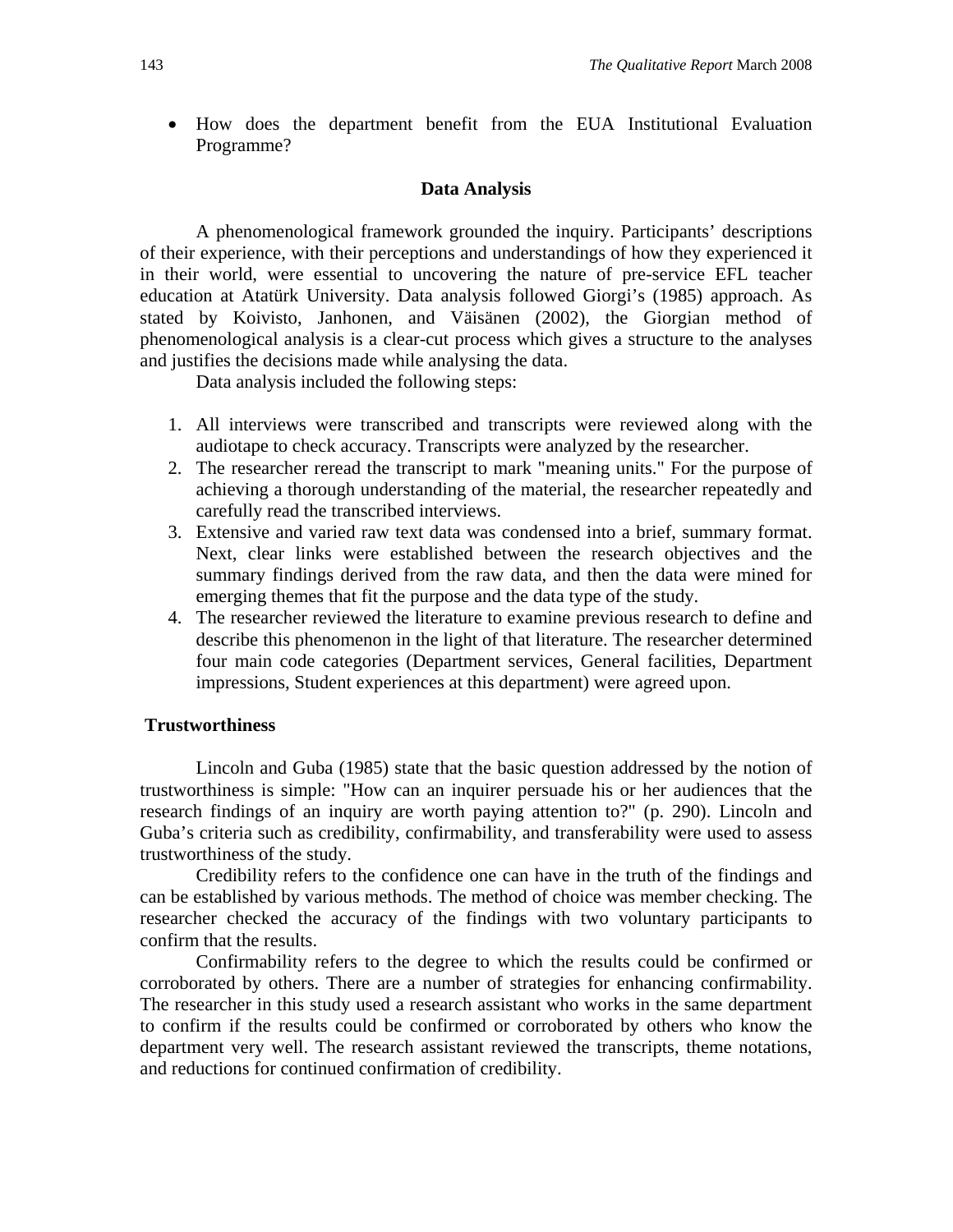Transferability refers to the degree to which the results of qualitative research can be generalized or transferred to other contexts or settings. This study gives weight to local conditions, as stated by Cronbach (1975), "when we give proper weight to local conditions, any generalization is a working hypothesis, not a conclusion" (p. 125). This working hypothesis can have implications for other programs and their development as well as contribute on a global level. This local study can raise awareness of the diversity of ideas and practices found in educational societies around the world.

### **Results**

The students' experiences, perceptions, and feelings about the program were categorized into four themes. From the students' point of view, "Department services," "General facilities," "Department impressions," and "Student experiences at the department" were considered as important themes in their education.

## **Department Services**

This theme emerged from all student interviews, where students described how they felt about being a student in English teacher education department and what difficulties they experienced. Almost all of the students had reported dissatisfaction. Preparation they were receiving for their future occupation was not found satisfactory.

Student responses to questions generated a number of sub-themes. The first subtheme that emerged for all students was the importance of "Testing/grading system". This sub-theme was one major issue of dissatisfaction.

The students mostly mentioned their instructor's role as an evaluative person. They had the perception that their instructors had a more evaluative role than a teaching role. Worrying about academic and non-academic staff's lack of information on the grading system launched recently was one of the issues brought up by students. One student said,

I spoke to a lot of teachers in the department…. But usually it didn't work because they did not have the correct information. I ended up actually having to go to Student Affairs Office and talk to the officers. So it was pretty time consuming.

The second sub-theme that emerged in relation to this question was related to the flexibility to design their own program of study that enhances their interests. They said they did not have much alternative. A female student with honors said, "We need elective courses around our areas of interest. We have limited number of elective courses and the academic advisors tell us which to select."

The third sub-theme was about the class size. Generally class size relative to the type of course was not suitable, at the moment there were 50-60 students taking some courses. All agreed that lecture delivery, especially in large-class settings was very boring. "In a large class, the knowledge is delivered to rapidly, and hits all of us on a different level. Some of us might not learn, and some may learn at different speeds. The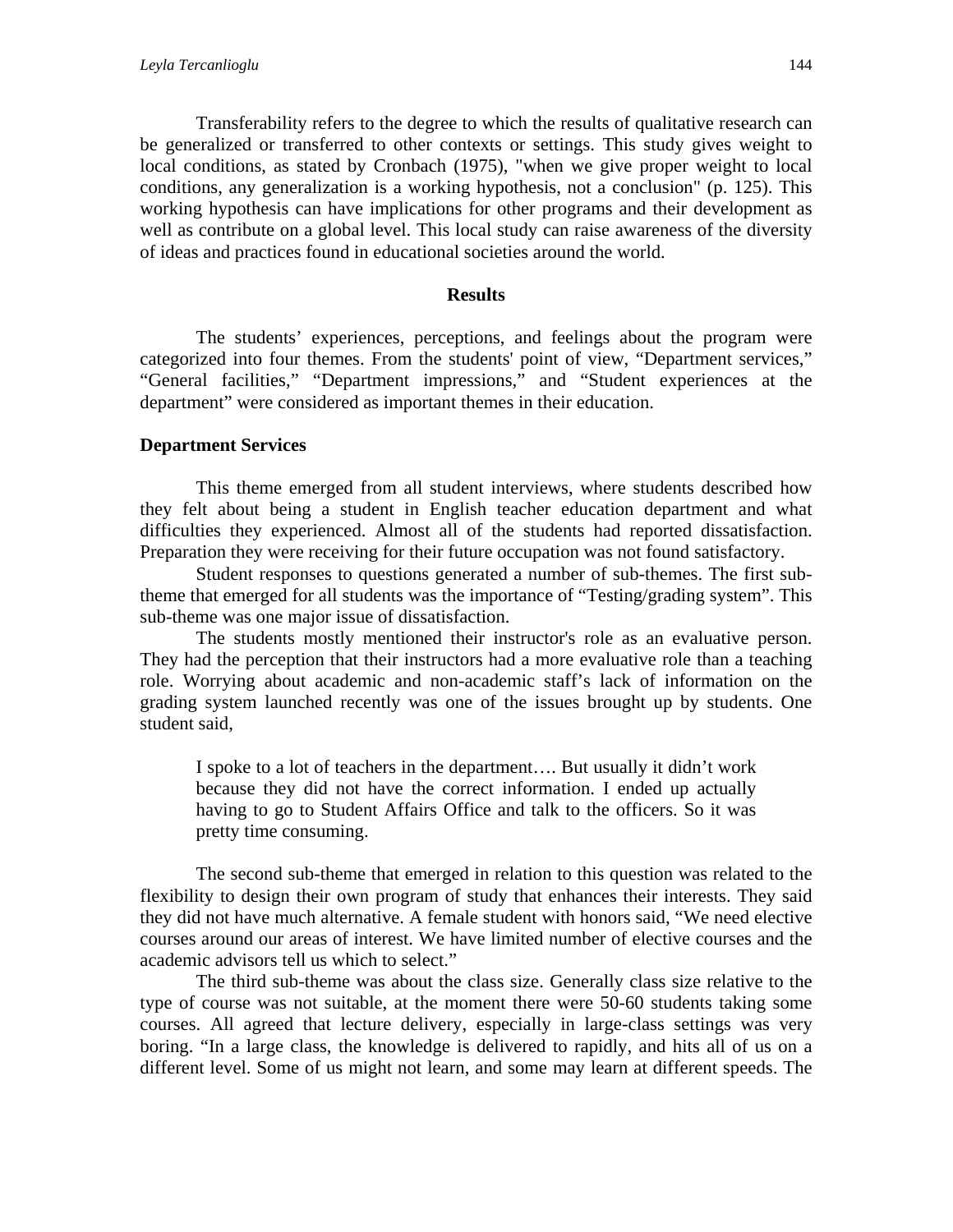knowledge is just lost." Another student described similar experiences. "I have to ask more questions to learn, but in a large class, you can't just ask the teacher everything*."* 

The fourth sub-theme concerns the course content. Most of the students felt that course content in their major field was not proper. One student said,

Some of the academic staff have good interaction with students at the teaching practice and they are interested in helping students in the school experience but they are not aware of the skills and strategies which are necessary in teacher education and are not prepared for their role to act as an instructor in the teacher experience.

Another added,

We have several courses, the course title and the course content is totally different from what we do, what we learn in the classroom. For example, we have courses titled, "The Drama in ELT", "Short story in ELT" etc. We expected to learn teaching English through drama/theatre texts/short stories, learning/teaching activities using drama / theatre texts, but we only studied the basic theory of English Drama, English Poetry, we never studied properly how to use them in the classroom.

Furthermore, one freshman said, "Unfortunately, we found ourselves in a setting where learning is reduced to low level intellectual skills of listening and recording information that will be memorized for a multiple choice exam."

The fifth sub-theme was focussed on the essential role of the students in the department policies. From all the interview sessions, the students stated that they had no voice in the department policies. Symbolically, they selected a representative, but practically this system did not work. One student said, "Our involvement in the management of our institution was very limited. This limited involvement results in the feeling of dissatisfaction among us, certainly we demand a higher level of participation for some decision making situations." Another student added,

Rarely is the student given the formal right to express his or her views, therefore this study is important. But, this is not university's decisions to ask what students think. The university does not collect data about student opinions because they think student views are valuable, and necessary. They ask because they will write report for the EUA Institutional evaluation.

Another sub-theme that emerged was the attitude of the faculty toward students. Students said they were also not happy with the attitude of the faculty toward students. One student said,

The faculty can make significant interventions to enhance the education lives of students within their schools. For example, they can make some interventions capable of reducing student stress. The faculty can influence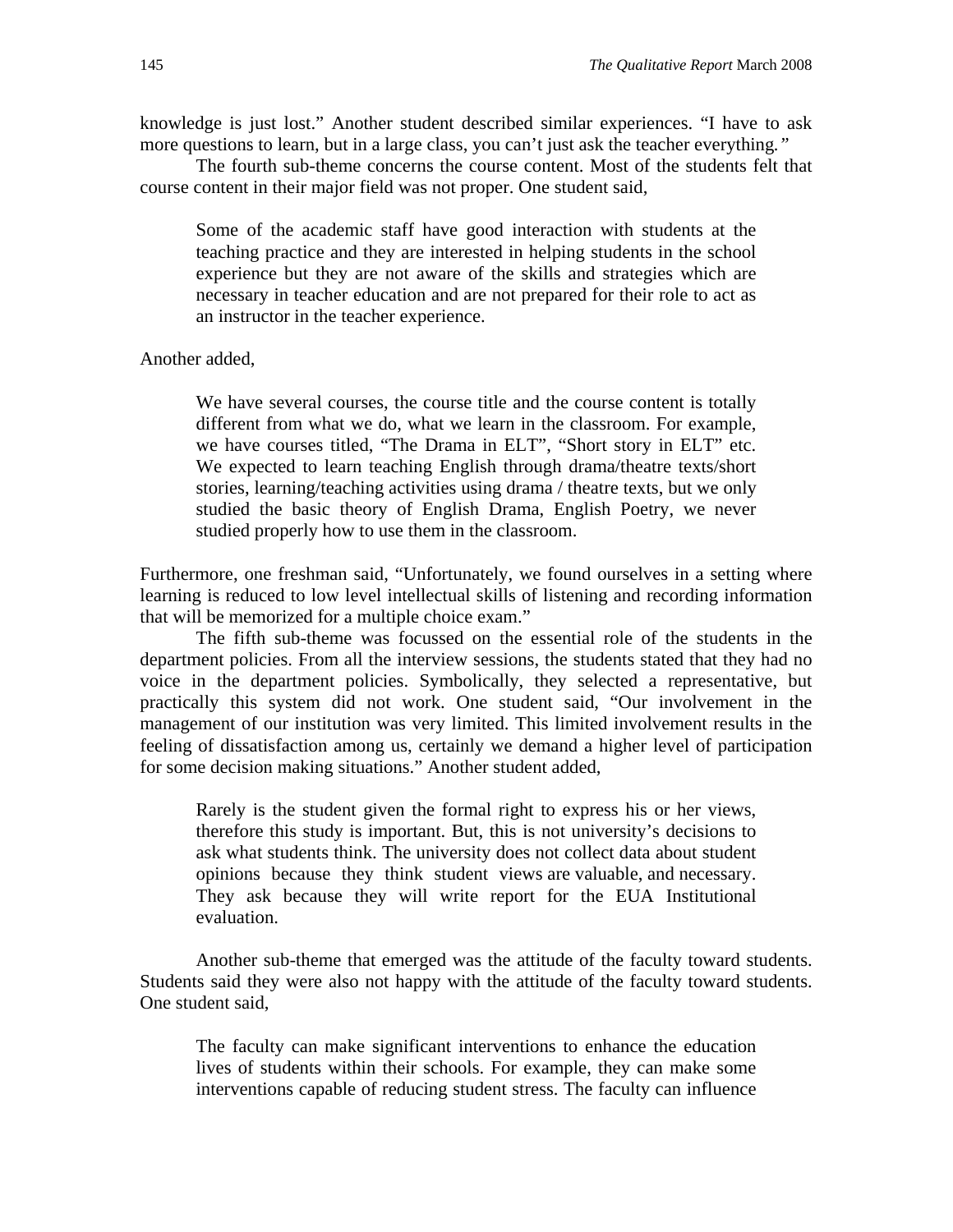the emotional climate of the classes and, in so doing, motivate academic and impact positively upon students' education.

The final sub-theme, which emerged was the need for effective academic advisor help. Students said almost all students had some wants and needs regarding classroom facilities, computer labs, opportunities for student employment, availability of financial aid etc., but they did not find anybody to ask these questions. Students expressed that they found much to value in the chance to see an academic advisor on a weekly basis. Although they had an advisor, generally advisors' time was very limited and they would deal with course-problems. Complaints especially levelled against academic advisors included their lack of knowledge and inconsistent statements on information on the grading system launched recently.

Relatively few students reported they were able to see to meet with their advisor at least once a week. Students said although the academic advisors had visit time on their program, they were generally not present. Students said advisors were helpful only at the beginning of the semester, during registration.

## **General Facilities**

The theme "General facilities" emerged from all focus discussions, where almost every student described in some way the lack of general facilities. Transit services, student health services, and food services were frequently mentioned as sources of complaints. One student said,

We start courses at 5 P.M and generally finish at 10 P.M. Erzurum is the coldest city of the county, when we leave the school from November till March, it may be as cold as minus 30s, generally at this time of the day, the roads become icy, the buses become very rare. Dark, cold..it is really late, you think about your personal security, feel frighten, feel cold…

Another student mentioned,

It is difficult to stay healthy. We are in a transition period, it is difficult to keep a balance between busy class schedules and healthy living. In here we engage in smoking, unhealthy eating, unhealthy sleeping. We do not think long term consequences...

Another added, "I think there must be appropriate services for us to help us develop healthy eating, sleeping, behaviors and lifestyles."

## **Department Impressions**

The overall sample indicated a decidedly positive attitude towards teaching English. They all expressed strong favourable feelings. This was a very positive for the education system, since the attitudes toward teaching English is very important for their future performance.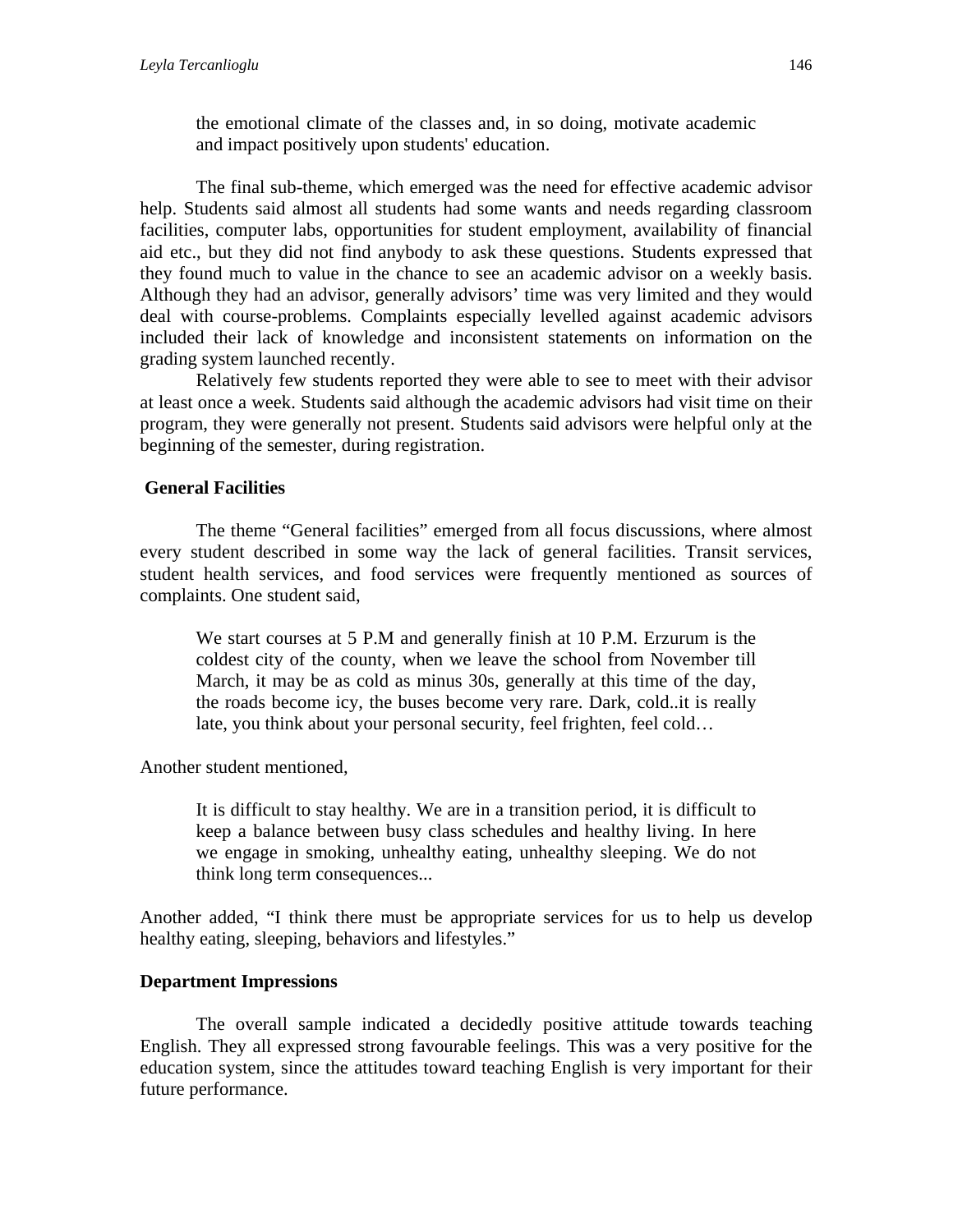Interestingly, although students were not positive about their overall impression of the quality of education at this department, almost half of the students said if they could start department over they would choose to attend this department. One student said, *"*My English teacher at the high school was a graduate of this department, he recommended this department to me. And, I would recommend this department to others, Why, I do not know, I am used to, I feel I am happy."

One issue brought up by students was the academic staff. Students said actually most of the academic staff at this department welcomed students. One student said, "Research assistants and females are more approachable. Students feel more comfortable with them, and interact with them more, but they are not able use feedback to improve the department."

One student said he/she felt that the younger academic staff also had little voice in department policies. In contrast, senior professors were described as less approachable, less accessible, and less accommodating than community college professors. One student elaborates, "The lack of interaction with some professors leads one student to feel that "some professors don't care if they fail you."

#### **Student Experiences at the Department**

Students said before they entered the university they believed that it was a powerful way of enabling them to help their intellectual growth, personal growth, and social growth. Chickering and Reisser (1993) also state that human development is a principal aim of higher education and pursuit of that aim is facilitated by theories that illuminate the nature of psychological development during the college years.

However, almost all said they did not consider themselves as intellectual university students. They said what they did for four years was to learn, show the teachers what they learnt for the examinations and forgot. One student said, "None of us believe that we acquire life-long knowledge, skills, concepts at the department, we have not been able to develop analytical thinking."

The students frequently asserted that living far from their families taught them self-discipline and mature attitudes in a hard way. | The department represents students from almost all cities of the country, by that time they said they developed understanding others and others' views. They said this experience helped them to adapt successfully to a variety of social situations.

#### **Conclusion**

The purpose of this focus-group study was to provide a window into pre-service EFL students experience for those who will produce a self-evaluation report for the EUA. This study does not aim to provide a comprehensive overview of the incredible range of student experiences. Rather, it focused on the student experiences of one department, in one university, and it was hoped to bring additional light to the student experiences literature.

The findings of the study can be viewed in a number of perspectives: Firstly, it seems that the EUA evaluations at this department will help to identify critically the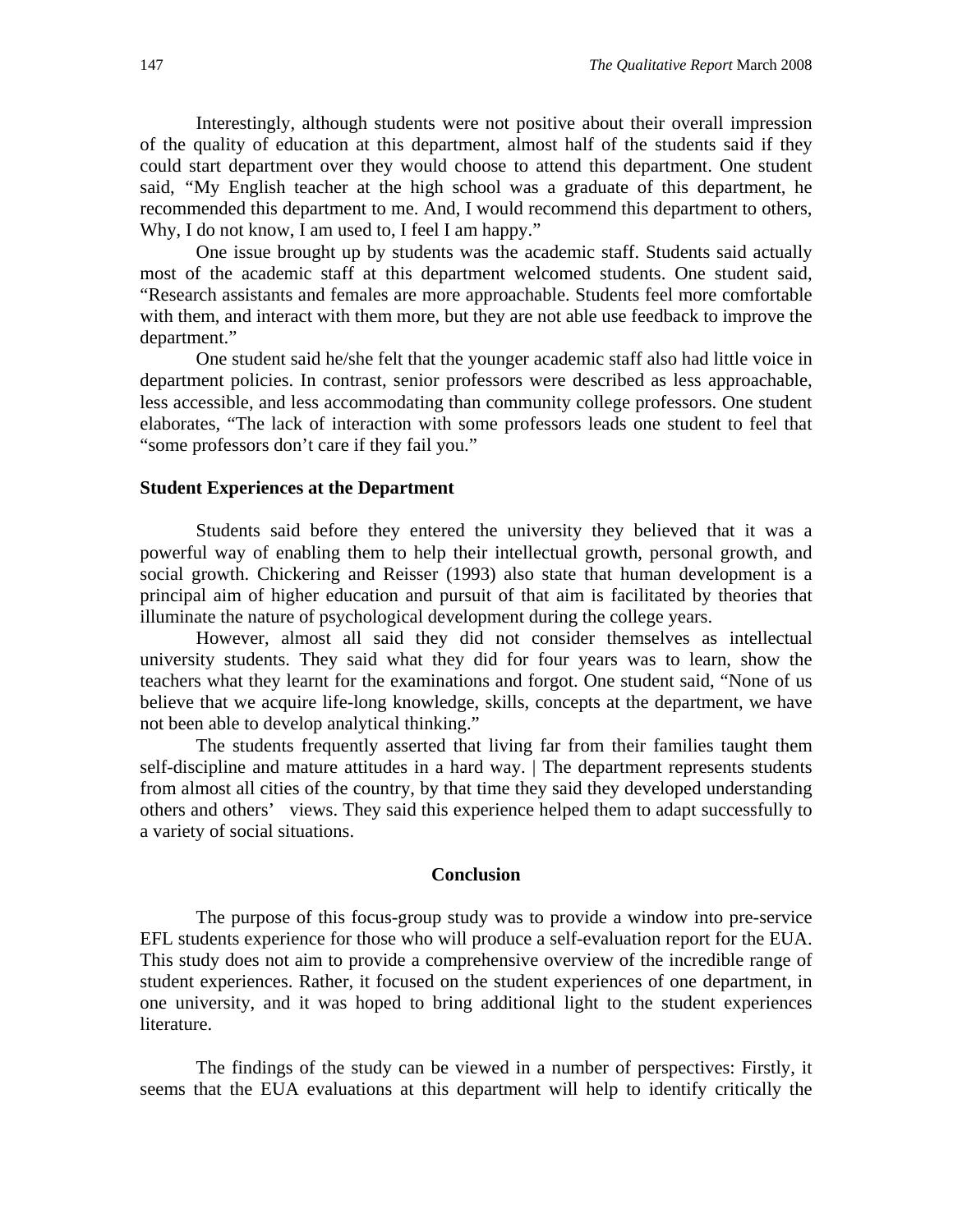department's situation, its strengths, and also potential obstacles to meeting objectives and make recommendations on the systemic challenges. The EUA's Institutional Evaluation at Atatürk University will be a cornerstone to develop strong English teacher education program. Secondly, it is clear that all themes mentioned by the students play an important role in student learning and English teacher education in general. Therefore, the findings of this study support the need to rethink the English teacher education program in this university. Finally, pre-service English teacher education determines the quality of future in-service English teachers. A self-critical attitude of the department provided the basis for identifying weaknesses. Hopefully, the information from this study helps to provide a more concrete foundation for a dialogue about the experiences of students at the pre-service EFL department.

#### **Limitations**

There are several limitations to this study. Firstly, the number of participants is too small to be representative of the population. Secondly, as known qualitative research does not collect numeric data from a representative sample of the target audience. As a result, this type of research cannot be subjected to statistical analysis to estimate to what extent opinions expressed by participants reflect the opinions of the population studied. Thirdly, students were asked questions concerning their teachers, however the researcher was also a teacher, this may have reduced the validity of reports obtained during the focus groups. Therefore, the impact of the researcher as staff is unknown. However, all students seemed open and comfortable in the interview setting. Fourthly, some students tended to express views that are consistent with social standards (that is self expression bias) and try not to present themselves negatively. This social desirability bias may lead students to self-censor their actual views, especially when they are in a group setting. Fifthly, although this study was exploratory in nature, it identified that the student comments were almost all one-sided. There were little expressions of different experiences and interpretations.

#### **Further Research**

In the light of the findings and the experience of the researcher further research would be helpful. Especially, further research should build on the study findings to construct structured qualitative interviews that specifically collect event specific data (in a context that avoids presentation bias). On the other hand, although this study did not focus on gender issue, some data collected for the study suggests that female students may have significantly different experiences than male students, which deserves further investigation.

#### **References**

Chickering, A. W., & Reisser, L. (1993). *Education and identity*. San Francisco: Jossey Bass.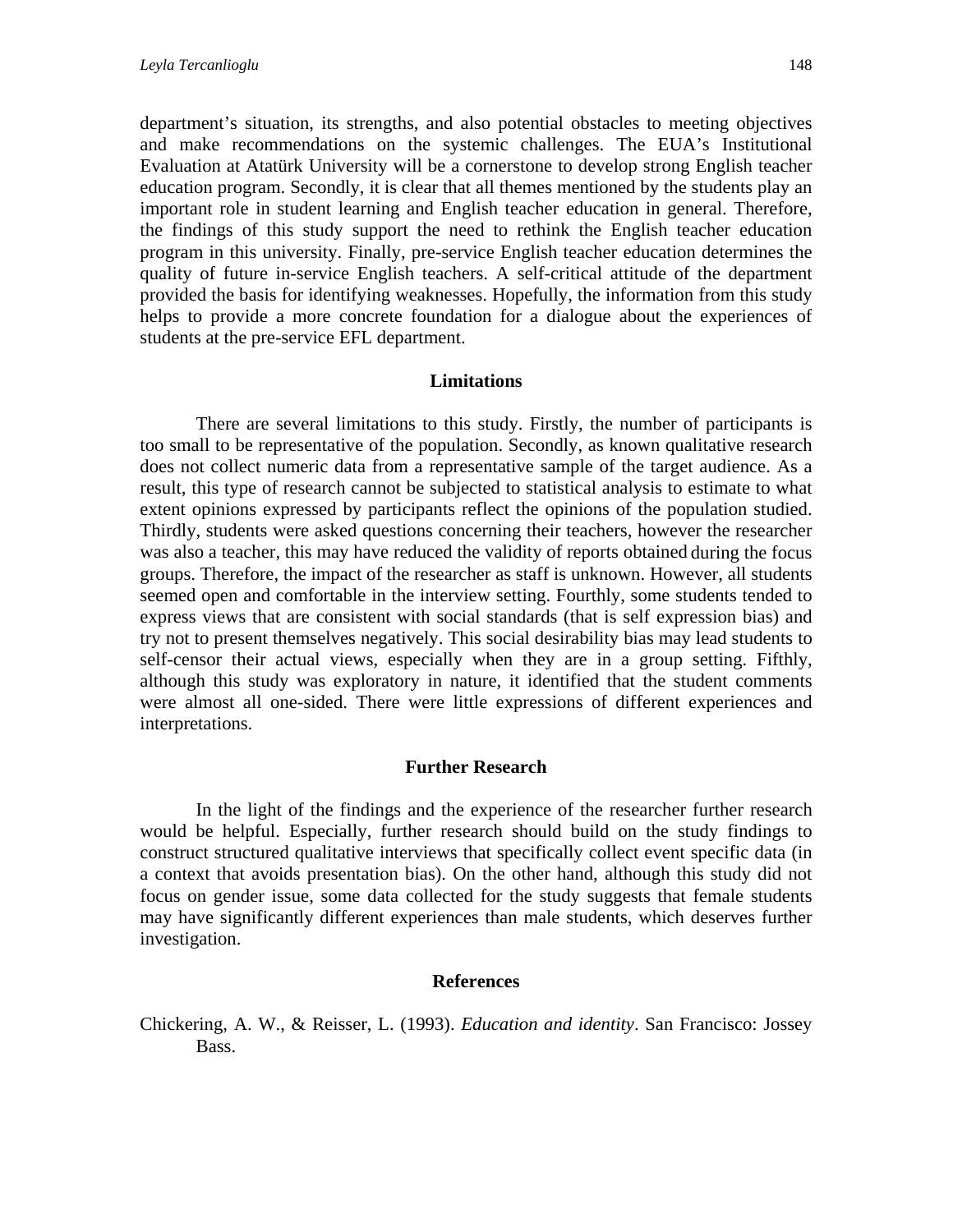- Creswell, J. W. (2005). *Educational research: Planning, conducting, and evaluating quantitative and qualitative research* (2nd ed.). Upper Saddle River, NJ: Pearson Merrill Prentice Hall.
- Cronbach, L. J. (1975). Beyond the two disciplines of scientific psychology. *American Psychologist, 30*(2), 116-127.
- Eisner, E. W. (1991). *The enlightened eye: Qualitative inquiry and the enhancement of educational practice*. New York: Macmillan.
- Giorgi, A. (Ed.). (1985). *Phenomenology and psychological research*. Pittsburgh, PA: Duquesne University Press.
- Henkel, M., & Vabo, A. (2000)*.* Academic identities. In M. Kogan, M. Bauer, I. Bleiklie, & M. Henkel (Eds.), *Transforming higher education: A comparative study* (pp. 159-198). London: Jessica Kingsley.
- Koivisto, K., Janhonen, S., & Väisänen, L. (2002). Methodological issues in nursing research: Applying a phenomenological method of analysis derived from Giorgi to a psychiatric nursing study*. Journal of Advanced Nursing, 39*(3), 258**-**265.
- Kvale, S. (1996). *InterViews: An introduction to qualitative research interviewing*. Thousand Oaks, CA: Sage
- Lincoln, Y. S., & Guba, E. G. (1985). *Naturalistic inquiry*. Thousand Oaks, CA: Sage.
- Marshall, C., & Rossman, G. B. (1995). *Designing qualitative research.* Thousand Oaks, CA: Sage.
- Özdemir, E. (2004). The EU in the eyes of Turkish youth. *Turkish Policy Quarterly, 3*(3). Retrieved from http://www.esiweb.org/pdf/esi\_turkey\_tpq\_id\_4.pdf
- Patton, M. Q. (1990). *Qualitative evaluation and research methods* (2nd ed.). Newbury Park, CA: Sage.
- Vaughn, S., Schumm, J. S., & Sinagub, J. (1996). *Focus group interviews in education and psychology*. Thousand Oaks, CA: Sage.

#### **Author Note**

Leyla Tercanlioglu received her MA. degree in English Language Teaching from Bilkent University in 1990 and Ph.D. in Applied Linguistics from Atatürk University in 1995. After qualifying for a doctoral degree she took up a post as an assistant professor at Atatürk University, remaining there until 2007. From 1995-96, she did postdoctoral research at Southampton University supported by the Turkish Higher Education Council/World Bank National Education Development Project (NEDP). Later, in 2001, Leyla spent four months in England to conduct post doctoral research funded by the Turkish Academy of Sciences. When Hittite University opened, Leyla joined the Faculty of Art and Sciences, Hittite University, as an associate professor in 2007. Her research and teaching activities are focused on English teacher education. Currently her research interests are foreign language reading, cross-cultural issues in ELT, and educational psychology in foreign language learning/teaching. The author can be contacted at Osmancik Kaymakam Loj. Osmancik, Corum, Turkey; Telephone: 00903642192012; Email: Leylaharputlu@hitit.edu.tr or Leylatercanlioglu@hotmail.com